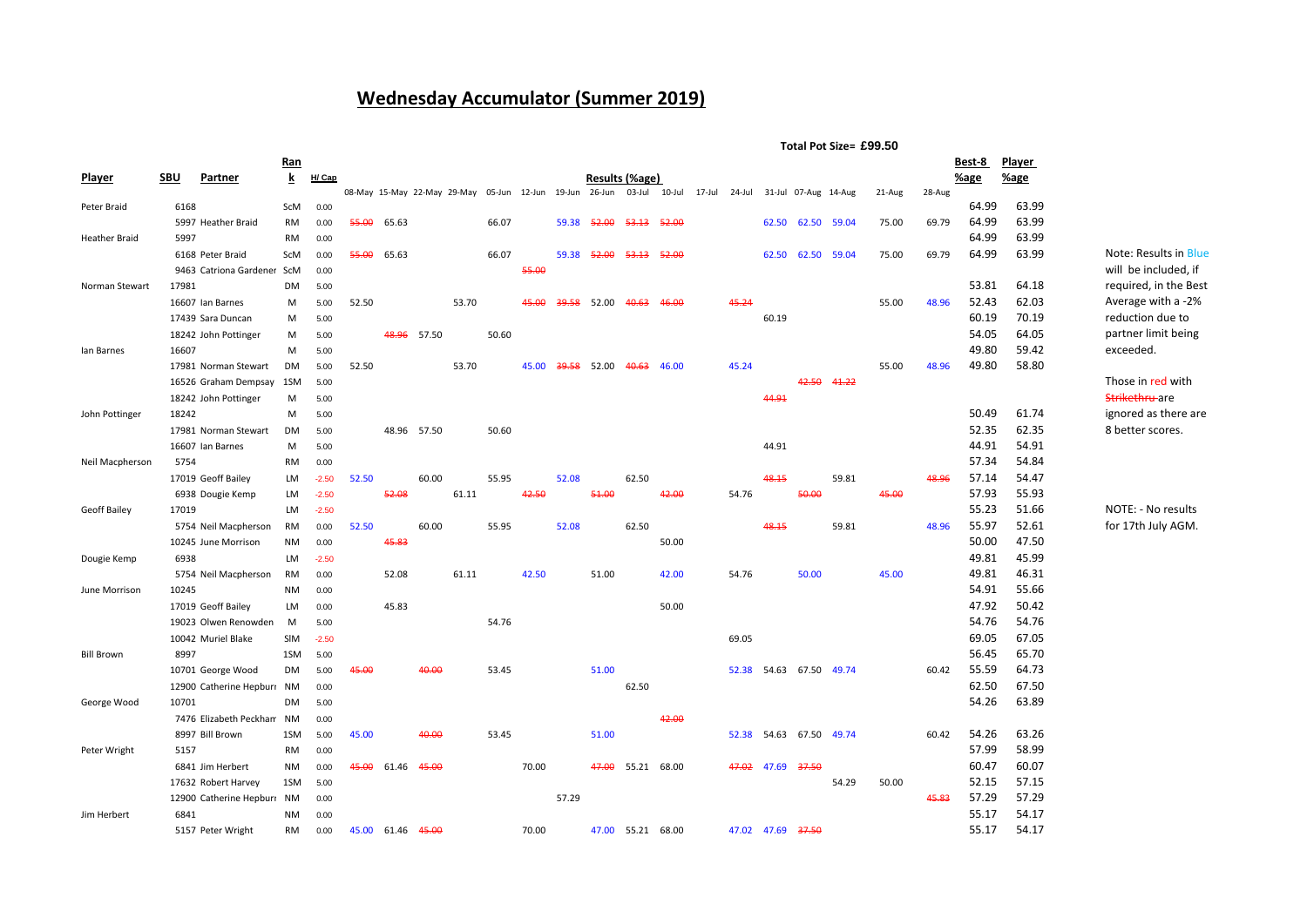| David Harcus           | 10779                      | LoM       | 5.00    |       |             |       |       |             |       |       |       |             |       |             |       |       | 43.90 | 53.52 |
|------------------------|----------------------------|-----------|---------|-------|-------------|-------|-------|-------------|-------|-------|-------|-------------|-------|-------------|-------|-------|-------|-------|
|                        | 10881 Judith Harcus        | LoM       | 5.00    | 51.04 | 35.19 38.10 |       |       | 47.92       |       | 44.79 |       | 45.83 47.69 |       |             |       | 40.63 | 43.90 | 52.90 |
| Judith Harcus          | 10881                      | LoM       | 5.00    |       |             |       |       |             |       |       |       |             |       |             |       |       | 43.90 | 53.52 |
|                        | 10779 David Harcus         | LoM       | 5.00    | 51.04 | 35.19       | 38.10 |       | 47.92       |       | 44.79 |       | 45.83       | 47.69 |             |       | 40.63 | 43.90 | 52.90 |
| Eileen Leitch          | 19111                      | M         | 5.00    |       |             |       |       |             |       |       |       |             |       |             |       |       | 25.00 | 40.00 |
|                        | 18645 Susan Inglis         | DM        | 5.00    | 25.00 |             |       |       |             |       |       |       |             |       |             |       |       | 25.00 | 35.00 |
| Susan Inglis           | 18645                      | <b>DM</b> | 5.00    |       |             |       |       |             |       |       |       |             |       |             |       |       | 35.68 | 45.56 |
|                        | 19111 Eileen Leitch        | M         | 5.00    | 25.00 |             |       |       |             |       |       |       |             |       |             |       |       | 25.00 | 35.00 |
|                        | 18646 Iain Ramsay          | M         | 5.00    |       |             | 48.81 |       | 42.71       |       | 31.25 |       | 35.12 39.35 |       | 38.21       | 25.00 |       | 37.21 | 46.35 |
| Olwen Renowden         | 19023                      | M         | 5.00    |       |             |       |       |             |       |       |       |             |       |             |       |       | 54.76 | 64.76 |
|                        | 10245 June Morrison        | ΝM        | 0.00    |       |             | 54.76 |       |             |       |       |       |             |       |             |       |       | 54.76 | 59.76 |
| lain Ramsay            | 18646                      | M         | 5.00    |       |             |       |       |             |       |       |       |             |       |             |       |       | 37.21 | 47.06 |
|                        | 18645 Susan Inglis         | DM        | 5.00    |       |             | 48.81 |       | 42.71       |       | 31.25 |       | 35.12 39.35 |       | 38.21       | 25.00 |       | 37.21 | 46.35 |
| Janet Unsworth         | 16525                      | M         | 5.00    |       |             |       |       |             |       |       |       |             |       |             |       |       | 48.12 | 59.79 |
|                        | 15906 Clare Douglas        | M         | 5.00    |       |             |       |       |             |       |       |       |             |       | 59.04       |       |       | 59.04 | 69.04 |
|                        | 16526 Graham Dempsay       | 1SM       | 5.00    |       |             | 42.26 |       |             |       |       |       |             | 43.06 |             |       |       | 42.66 | 52.66 |
| Graham Dempsey         | 16526                      | 1SM       | 5.00    |       |             |       |       |             |       |       |       |             |       |             |       |       | 42.26 | 53.51 |
|                        | 16525 Janet Unsworth       | M         | 5.00    |       |             | 42.26 |       |             |       |       |       |             | 43.06 |             |       |       | 42.66 | 52.66 |
|                        | 16607 Ian Barnes           | M         | 5.00    |       |             |       |       |             |       |       |       |             |       | 42.50 41.22 |       |       | 41.86 | 51.86 |
| Catriona Gardiner      | 9463                       | ScM       | 0.00    |       |             |       |       |             |       |       |       |             |       |             |       |       | 55.00 | 55.00 |
|                        | 5997 Heather Braid         | RM        | 0.00    |       |             |       | 55.00 |             |       |       |       |             |       |             |       |       | 55.00 | 55.00 |
|                        | 17938 Marilyn McDonagl     | DM        | 5.00    |       |             |       |       |             |       |       |       |             |       |             |       |       |       |       |
| Marilyn McDonagl       | 17938                      | DM        | 5.00    |       |             |       |       |             |       |       |       |             |       |             |       |       | 37.50 | 52.50 |
|                        | 17535 Eldrydd Robinson     | DM        | 5.00    |       |             |       | 37.50 |             |       |       |       |             |       |             |       |       | 37.50 | 47.50 |
|                        | 9463 Catriona Gardiner ScM |           | 0.00    |       |             |       |       |             |       |       |       |             |       |             |       |       |       |       |
| Eldrydd Robinson       | 17535                      | <b>DM</b> | 5.00    |       |             |       |       |             |       |       |       |             |       |             |       |       | 37.50 | 52.50 |
|                        | 17938 Marilyn McDonagl     | <b>DM</b> | 5.00    |       |             |       | 37.50 |             |       |       |       |             |       |             |       |       | 37.50 | 47.50 |
| <b>Rosemary Steers</b> | 10236                      | ScM       | 0.00    |       |             |       |       |             |       |       |       |             |       |             |       |       | 49.02 | 54.02 |
|                        | 10001 Venetia Thomson      | 2SM       | 5.00    |       |             |       |       | 51.04 47.00 |       |       |       |             |       |             |       |       | 49.02 | 54.02 |
| Venetia Thomson        | 10001                      | 2SM       | 5.00    |       |             |       |       |             |       |       |       |             |       |             |       |       | 49.02 | 56.52 |
|                        | 10236 Rosemary Steers      | ScM       | 0.00    |       |             |       |       | 51.04       | 47.00 |       |       |             |       |             |       |       | 49.02 | 54.02 |
| Catherine Hepburr      | 12900                      | NM        | 0.00    |       |             |       |       |             |       |       |       |             |       |             |       |       | 55.21 | 56.87 |
|                        | 5157 Peter Wright          | RM        | 0.00    |       |             |       |       | 57.29       |       |       |       |             |       |             |       | 45.83 | 51.56 | 51.56 |
|                        | 8997 Bill Brown            | 1SM       | 5.00    |       |             |       |       |             |       | 62.50 |       |             |       |             |       |       | 62.50 | 67.50 |
| Elizabeth Peckham      | 7476                       | <b>NM</b> | 0.00    |       |             |       |       |             |       |       |       |             |       |             |       |       | 42.00 | 42.00 |
|                        | 10701 George Wood          | DM        | 0.00    |       |             |       |       |             |       |       | 42.00 |             |       |             |       |       | 42.00 | 42.00 |
| Muriel Blake           | 10042                      | SIM       | $-2.50$ |       |             |       |       |             |       |       |       |             |       |             |       |       | 69.05 | 64.05 |
|                        | 10245 June Morriason       | <b>NM</b> | 0.00    |       |             |       |       |             |       |       |       | 69.05       |       |             |       |       | 69.05 | 66.55 |
| Mari Muirhead          | 15655                      | LoM       | 5.00    |       |             |       |       |             |       |       |       |             |       |             |       |       | 50.60 | 65.60 |
|                        | 14171 Lynne Loudon         | LoM       | 5.00    |       |             |       |       |             |       |       |       | 50.60       |       |             |       |       | 50.60 | 60.60 |
| Lynne Loudon           | 14171                      | LoM       | 5.00    |       |             |       |       |             |       |       |       |             |       |             |       |       | 50.60 | 65.60 |
|                        | 15655 Mari Muirhead        | LoM       | 5.00    |       |             |       |       |             |       |       |       | 50.60       |       |             |       |       | 50.60 | 60.60 |
| Sara Duncan            | 17439                      | M         | 5.00    |       |             |       |       |             |       |       |       |             |       |             |       |       | 60.19 | 75.19 |
|                        | 17981 Norman Stewart       | DM        | 5.00    |       |             |       |       |             |       |       |       |             | 60.19 |             |       |       | 60.19 | 70.19 |
| Clare Douglas          | 15906                      | M         | 5.00    |       |             |       |       |             |       |       |       |             |       |             |       |       | 59.04 | 74.04 |
|                        | 16525 Janet Unsworth       | M         | 5.00    |       |             |       |       |             |       |       |       |             |       | 59.04       |       |       | 59.04 | 69.04 |
| Robert Harvey          | 17632                      | 1SM       | 5.00    |       |             |       |       |             |       |       |       |             |       |             |       |       | 52.15 | 59.65 |
|                        |                            |           |         |       |             |       |       |             |       |       |       |             |       |             |       |       |       |       |